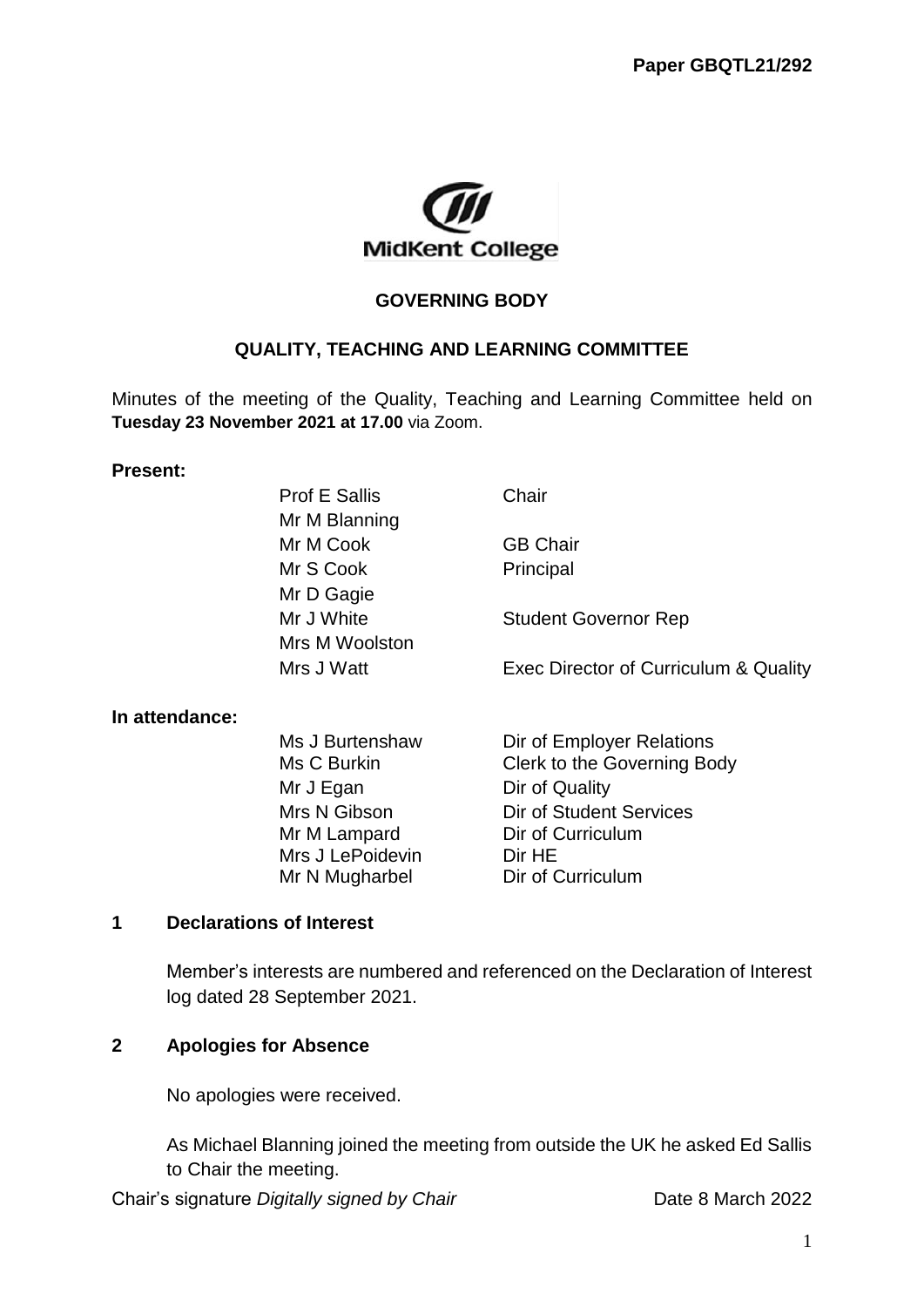## **3 Minutes of the previous Committee meeting held on 22 June 2021 and QTL Zoom 14 September 2021 and 19 October 2021.**

The minutes of the previous Committee meeting held on 22 June 2021 and QTL Zoom 14 September 2021 and 19 October 2021 papers GBQTL21/272 - 274 were agreed, accepted as a true record and signed by the Chair.

## **4 Matters Arising**

There were no matters arising that were not on the agenda.

## **5 Student Activities Update** - **Paper GBQTL21/275**

Jordan White introduced the Student Activities Update.

He informed members that 156 students attended Student Voice Round One and Student Voice Round Two will be held on 8 & 10 February 2022.

Members thanked J White for the informative report and were pleased to learn that some feedback indicated that some students wanted more challenge. J White informed members that some students had made timetable suggestions to help them manage their day but appreciated this may not be possible.

Members found the report useful and encouraging. They were pleased to note two Student Governors had been appointed and looked forward to welcoming them to the Board.

- Radka Nedelcheva L3 Public Services Medway
- Oliver Bunclark L3 Health & Social Care Maidstone

J White informed members that a reserve Student Governor was also in place if required.

Members thanked J White for the update and looked forward to welcoming the Student Governors to the Board and Committee.

# **6 Executive Director of Quality and Curriculum Report** - **Paper GBQTL21/276.**

Jackie Watt introduced the paper providing a summary of activity and progress on the work being undertaken to continue to raise the standard of provision. She highlighted the following key points: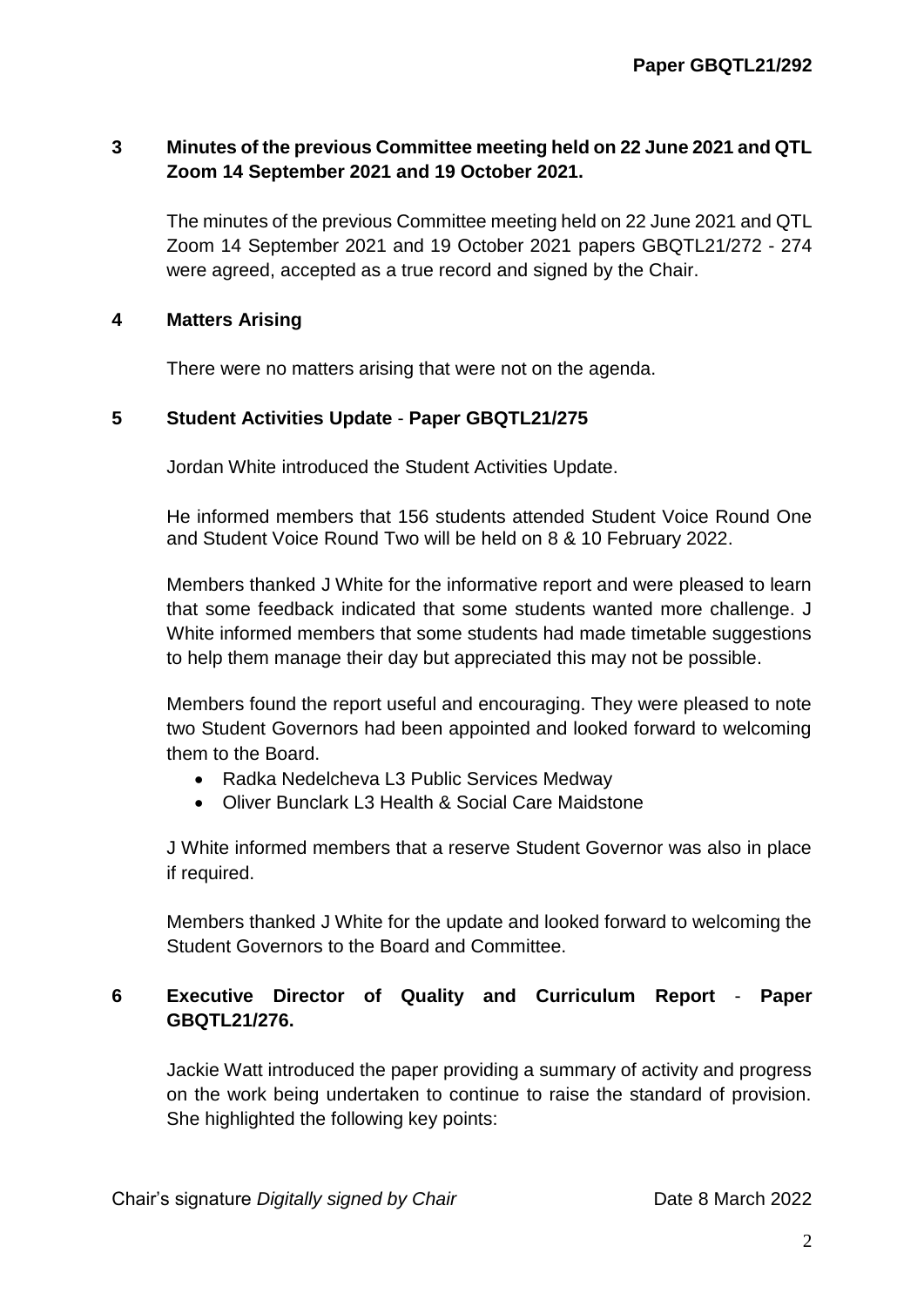- Achievement has improved on previous year with the exception of Functional Skills. J Watt explained the national grade system and the impact on achievements now that all students are doing GCSEs. Apprenticeship achievement was sharply up on the previous year.
- SAR validations at a departmental level have been completed, with the exception of two areas being graded as RI, all of the remainder were graded as good. Members noted that all the SAR validation panels had included at least one Governor. Those who attended reported a robust, challenging but fair process but felt that some of the self-assessment reports lacked the energy of previous years. Some were poorly written and did not include all the positive aspects of the College's offer to students such as Personal Development. Link Governors felt they were aware of positive activities in their Link area that were not reflected in the reports. J Watt informed members that SAR training is now being conducted to improve understanding of what makes good provision and how to articulate it. Members were also concerned about the wellbeing of staff after such a taxing 18 months of Covid and were assured that this is being monitored and addressed. It was agreed J Watt will keep the Chair abreast of developments.

## **Action: J Watt**

- Formal Observations have started following one to one developmental meetings with staff. J Egan reported that the process now includes dialogue with students without the Lecturer present. This has proved a positive addition.
- Attendance in English and maths (E&M) is starting to see an improvement. N Mugharbel informed members that the majority of areas are at 70% or above, Having English and maths integrated into the curriculum areas is having a positive impact on the students' attendance. Having E&M staff in the curriculum staff rooms and at staff meetings has meant real and quick intervention to support individual students. Members were assured the College continues to strive to reach the target.
- MLPs members discussed the proposed MLPs focusing on Attendance. J Watt informed members she had reviewed the MLP following the comments at the last meeting and 88% for attendance was agreed. Members were assured that students are aware of the target and the expectation to meet the target. Departments continuously support and encourage students to attend and are in regular contact with them. J LePoidevin stressed the importance of working with the parents to support attendance. Members noted some anxiety around returning to College and the support in place.
- Members noted that some students are still studying at home but there is no provision to record this in the register which negatively impacts the attendance data. Management are managing this.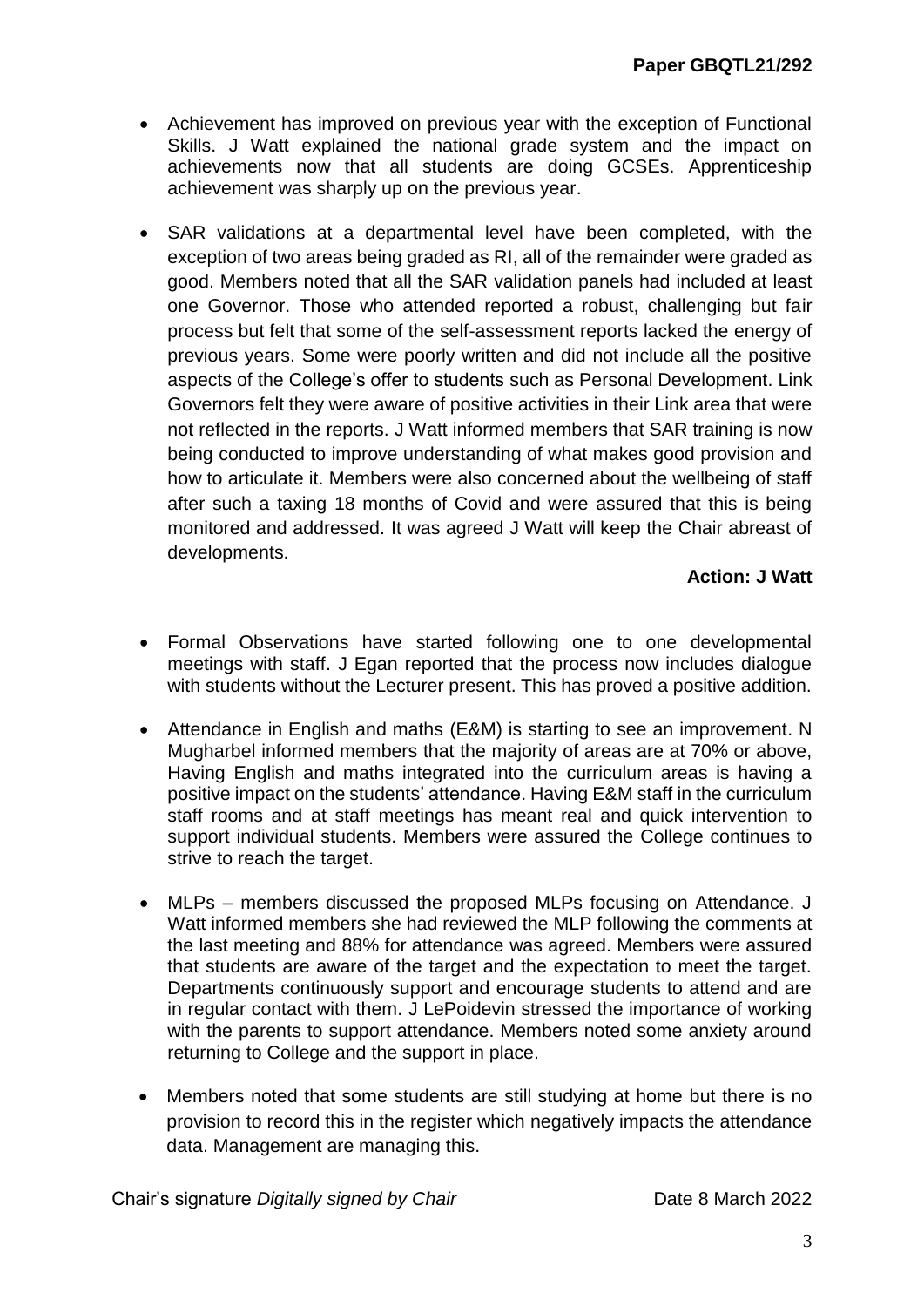With reference to the Destination data presented for 20/21 leavers, more is being collected and collated over the next two months. It includes whether the student's employment is relevant to the course and reflects the difficulties seen in some industries due to the pandemic. This also captures those students who have progress within the College.

Members thanked J Watt for the comprehensive update.

#### **7 Draft College Self-assessment Report (SAR) – Paper GBQTL21/277**

Jackie Watt presented the draft College SAR for review and recommendation to the Governing Body. Members were reminded that the College SAR has to be sent to ESFA and Ofsted portal by the end of December. They were reminded that it incorporates the outcomes of the Department SAR validation panels at which many Governors were present.

Members noted the following key points:

- This is a key document which assesses the quality of teaching and learning and the experience of students at the College. It should reflect what inspectors would see during an inspection.
- The College has self-assessed as Good overall and for all other aspects.
- The draft was well-written in the key aspect of making assertions, supported by examples and evidence, about the quality of provision.
- Strengths are similar to last year.
- The College has seen an improvement in student outcomes overall with apprenticeships seeing a significant improvement.
- Students have continued to receive input from employers and external agencies to support their development.

Members suggested the following amendments:

- OIP to include function skills.
- More narrative is required around the three Rs.
- Need to see themes emerging from the report.
- Add a conclusion.
- Add more about the Personal Developments as this is strong at the College but doesn't come across in the SAR.
- Add more about staff wellbeing and the support available.
- Articulate how the College is inclusive, in the context of the unusual structure of the Kent and Medway school systems and what that leads to in terms of the students coming to the College.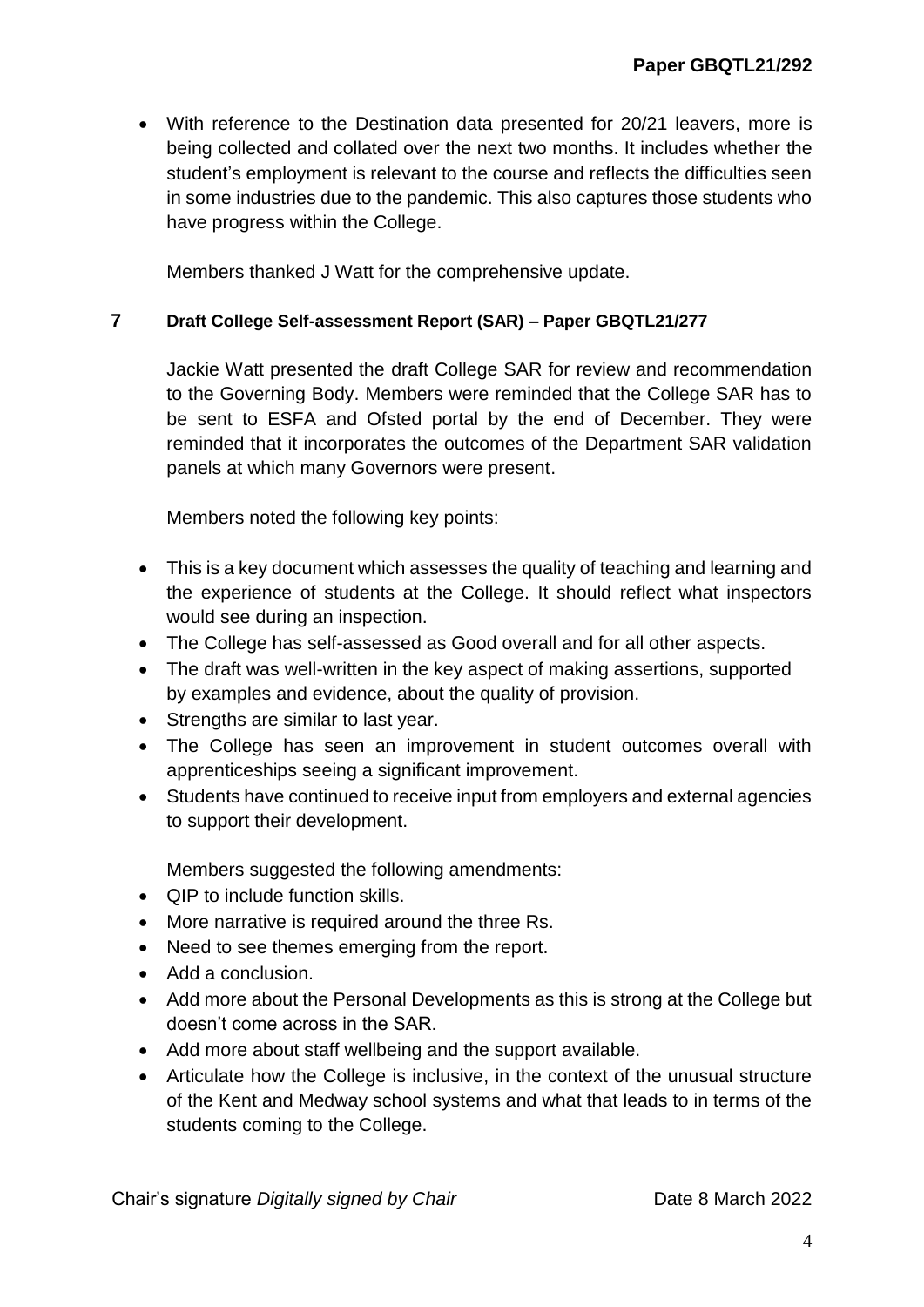J Watt thanked the Committee for their input and agreed to amend the document for presentation to the Governing Body on 16 December 2021.

#### **Action: J Watt to amend**

With the agreed amendments, Members **recommended** the College SAR to the Governing Body.

### **Action: J Watt**

### **8 Policies for approval – Paper GBQTL21/278 - 287**

The following policies had been sent to members via a link and they were asked to approve for recommendation to the Governing Body were appropriate and publish on the College website were required. They noted there were no fundamental amendments and the review noted changes mostly to titles, staff changes and new regulations/legislation. They have been reviewed and amended by staff/governor with the relevant expertise.

- Admissions Appeals Procedure
- Admissions Policy 20-22
- Student Disciplinary Policy for Students and Parents
- Subcontractor Fees and Charges Policy
- Prevent Policy 2021-2023
- Safeguarding Children, Young People and Adults at Risk Policy 2021-2022.
- Student Wellbeing, Mental Health & Fitness to Study Policy 2021-2023
- Teaching & Learning and Assessment Policy 2020/2022
- Equality, Diversity, Inclusion and Intersectionality Policy this will be renamed to remove Intersectionality until the College has had time to further consider the impact.
- **Equality Impact Assessment Policy 2021-2024.**

Members requested that in future all policies are presented in tracked changes.

Members **approved** the above policies for **recommendation** the Governing Body.

### **9 KCC 16-19 Review – Paper GBQTL21/288**

S Cook informed members of the recent review and reminded them of the risk of Kent secondary modern schools running 6th forms, with a much higher "retention" of their year-11s in the past couple of years to study a mixture of academic and vocational A level and BTEC-type courses in years 12 and 13.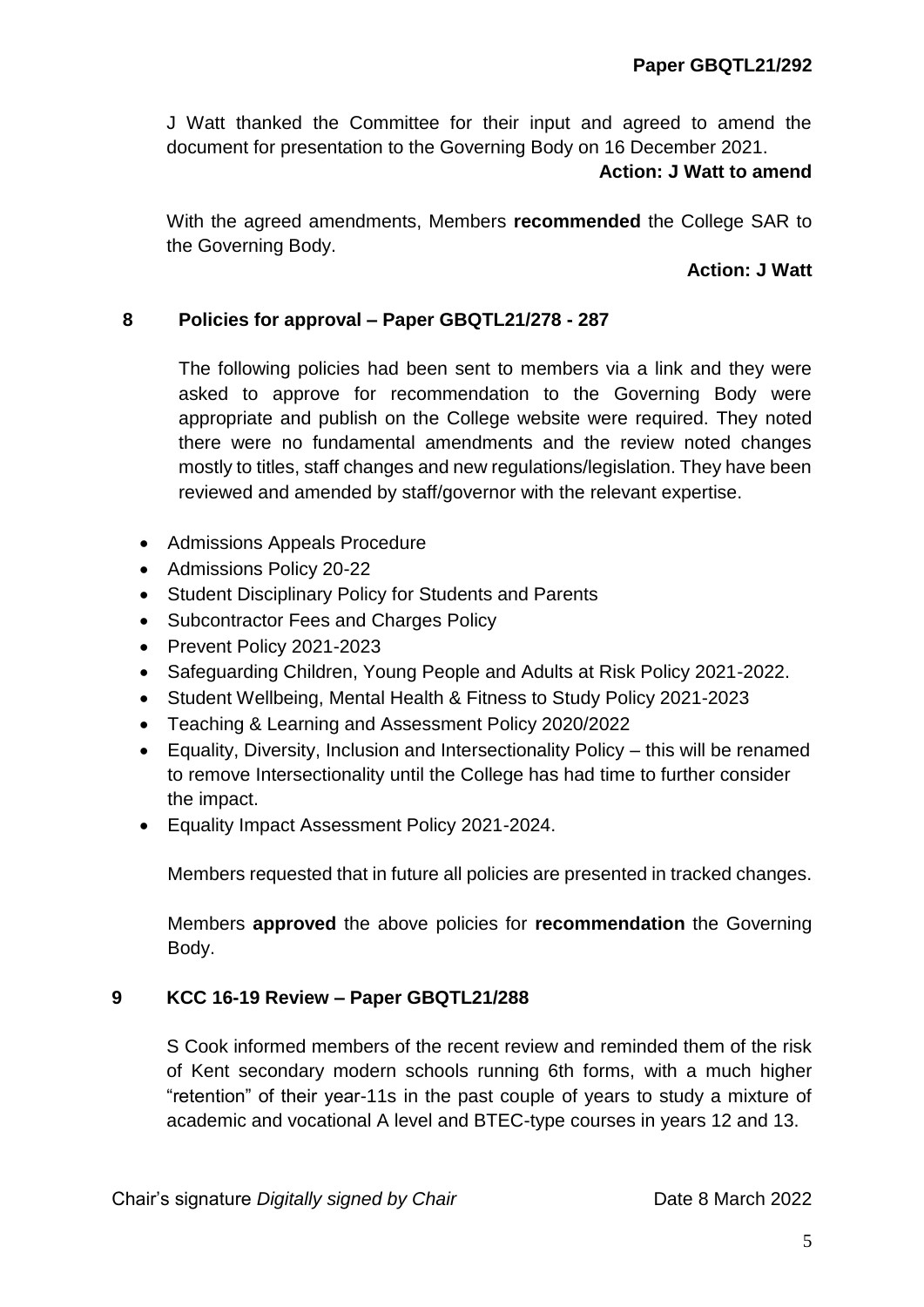The KCC have now published a consultation on post-16 education in the county, after studying the provision of the county's schools and colleges in detail. MKC and the other Kent colleges were involved in this work and will be responding to the consultation. S Cook agreed to share this with QTL when completed.

## **Action: S Cook**

It was noted that this was a good opportunity to promote FE and show how college is a viable alternative to  $6<sup>th</sup>$  form. They discussed the need to gain access to year 9 pupils to give them impartial advice and explain all options.

Members discussed whether there are additional avenues through which the College or individual Governors could respond and if so with what emphasis. S Cook reported on plans to bring together Governors from the KFE Colleges. Members also discussed the implications for the College offer to students and options to be considered in the future.

Members thanked S Cook for this update and looked forward to further discussions.

### **10 HE & Adult Update – Paper GBQTL21/289**

Jane LePoidevin introduced the HE & Adult Update which highlighted the following key points:

- Recruitment difficulty meeting business plan numbers as many employers have chosen the higher level apprenticeship route.
- Update on work with Greenwich University three streams of work continue.
- Institute of Technology waiting to hear the outcome of the College's bid.
- Skills Development Fund (SDF) Bid successful in securing a bid around developing curriculum and facilities around sustainable and green construction,
- Local Skills Improvement Panel (LSIP) D Cotton part-time secondment to LSIP to ensure the College is at the forefront of identifying skills needs locally and the College is responding to employer needs.
- OfS Data Returns summary of returns were noted.

Members thanked J LePoidevin for the update.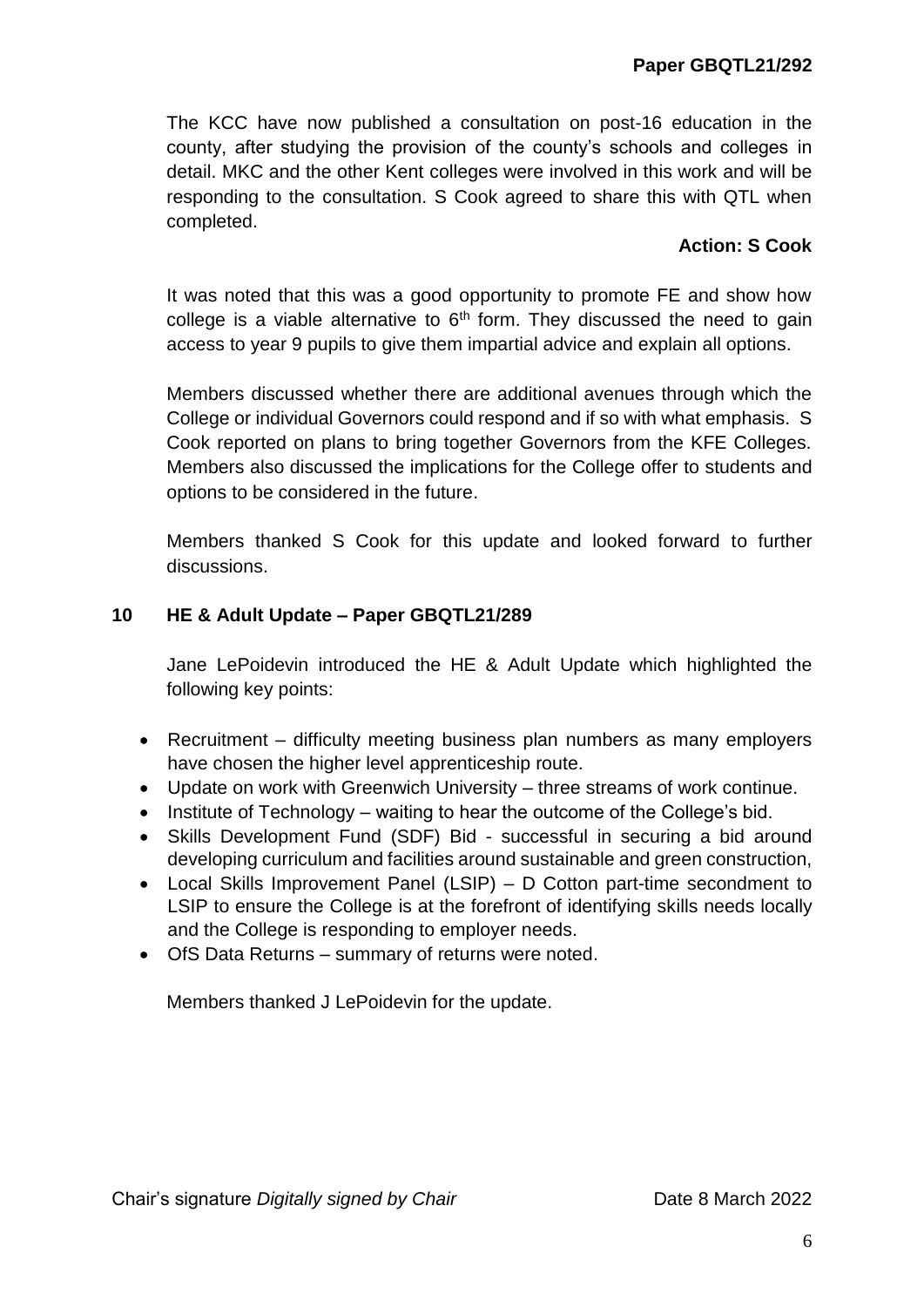## **11 Apprenticeship Update – Paper GBQTL21/290**

Jane Burtenshaw updated members on the progress of the Apprenticeship provision and highlighted the following key points:

- Monitoring of achievement for 20/21- significant improvement on 2020/21 with overall achievement at 75.5% and timely at 53.5%.
- Monitoring ESFA notice to improve A 23% improvement on 2019/20 means the College will not receive a notice to improve from the ESFA.
- Centralising of Apprenticeship provision classroom delivery and the work place assessment is resourced and managed by the apprenticeship team. This has been positive arrangement.
- Recruitment  $2021/22 T$ arget = 208. Total = 231 new starts.

Members congratulated J Burtenshaw and her team of the successes in this area. She explained the progress being made and the challenges that remain.

#### **12 Feedback from Governors Informal Visits – Paper GBQTL21/291a-1**

Members noted the content of the Governor Visit feedback forms. Michael Blanning thanked all the Governors who had conducted the visits. He noted the significant Governor attendance at the Department SAR/QIP panels and agreed the information gained was invaluable to furthering the understanding of the College and student journey.

All Governors are encouraged to attend visits to the College which can be arranged via the Clerk.

### **13 Risk Register Review (T&L)**

Members were reminded that there is an expectation that each Governing Body Committee will review and monitor the risks relevant to their remit, from the College Risk Register to support and challenge the Exec Lead. Any amendments will be recommended to the GR&A Committee. The Strategic and Full College Risk Register are available on Board Intelligence.

It was agreed that QTL key risks have been covered within the QTL Committee papers and discussion at the meeting. No concerns or amendments were raised.